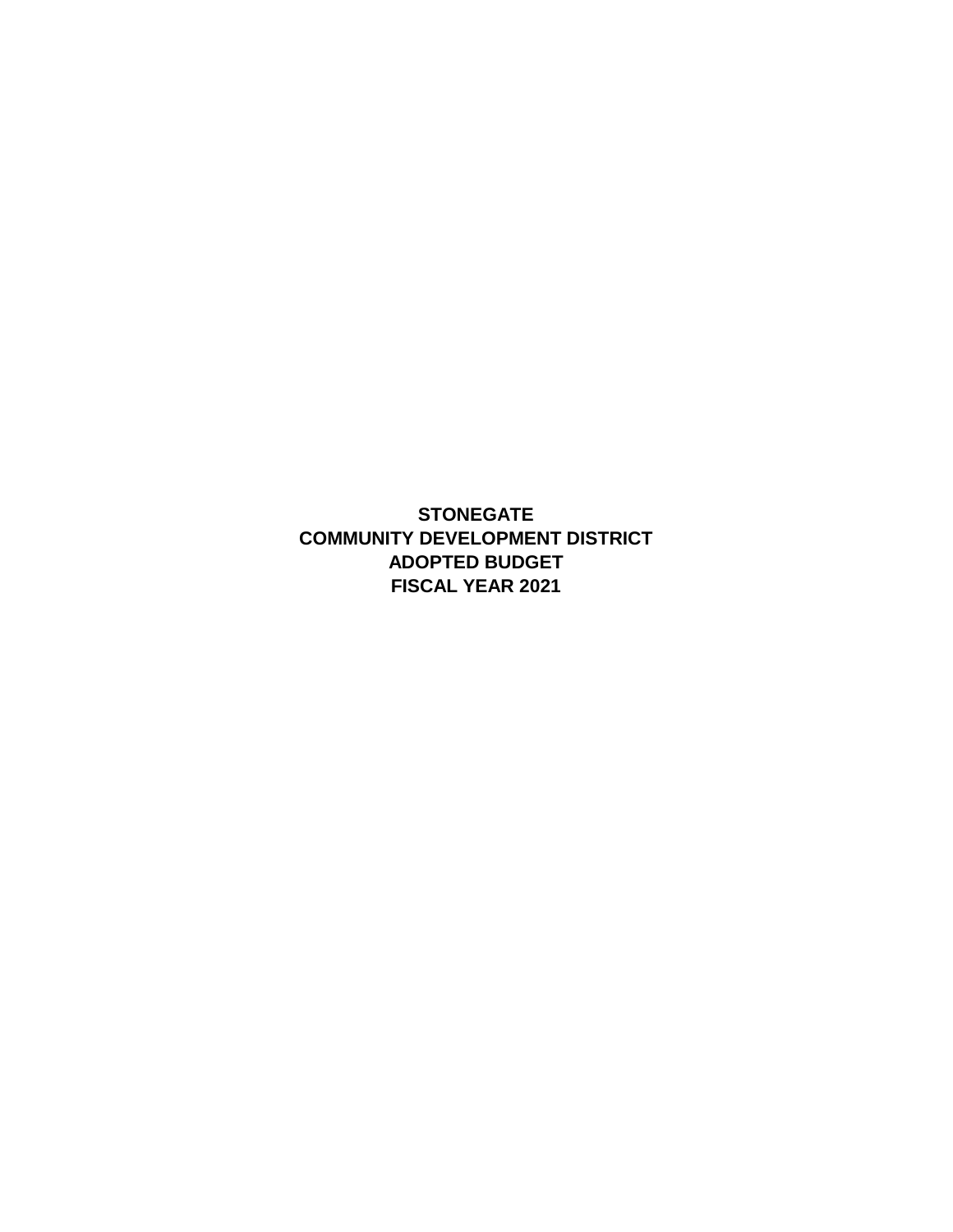## **STONEGATE TABLE OF CONTENTS COMMUNITY DEVELOPMENT DISTRICT**

| Description                              | Page<br>Number(s) |
|------------------------------------------|-------------------|
|                                          |                   |
| <b>General Fund Budget</b>               | $1 - 3$           |
| Definitions of General Fund Expenditures | $4 - 8$           |
| Debt Service Fund Budget - Series 2008   | 9                 |
| Debt Service Fund Budget - Series 2013   | 10                |
| Debt Service Schedule - Series 2013      | 11                |
| Debt Service Fund Budget - Series 2020   | 12                |
| Debt Service Schedule - Series 2020      | 13                |
| <b>Proposed Assessments</b>              | 14                |
| Exhibit A - List of Capital Expenditures | 15                |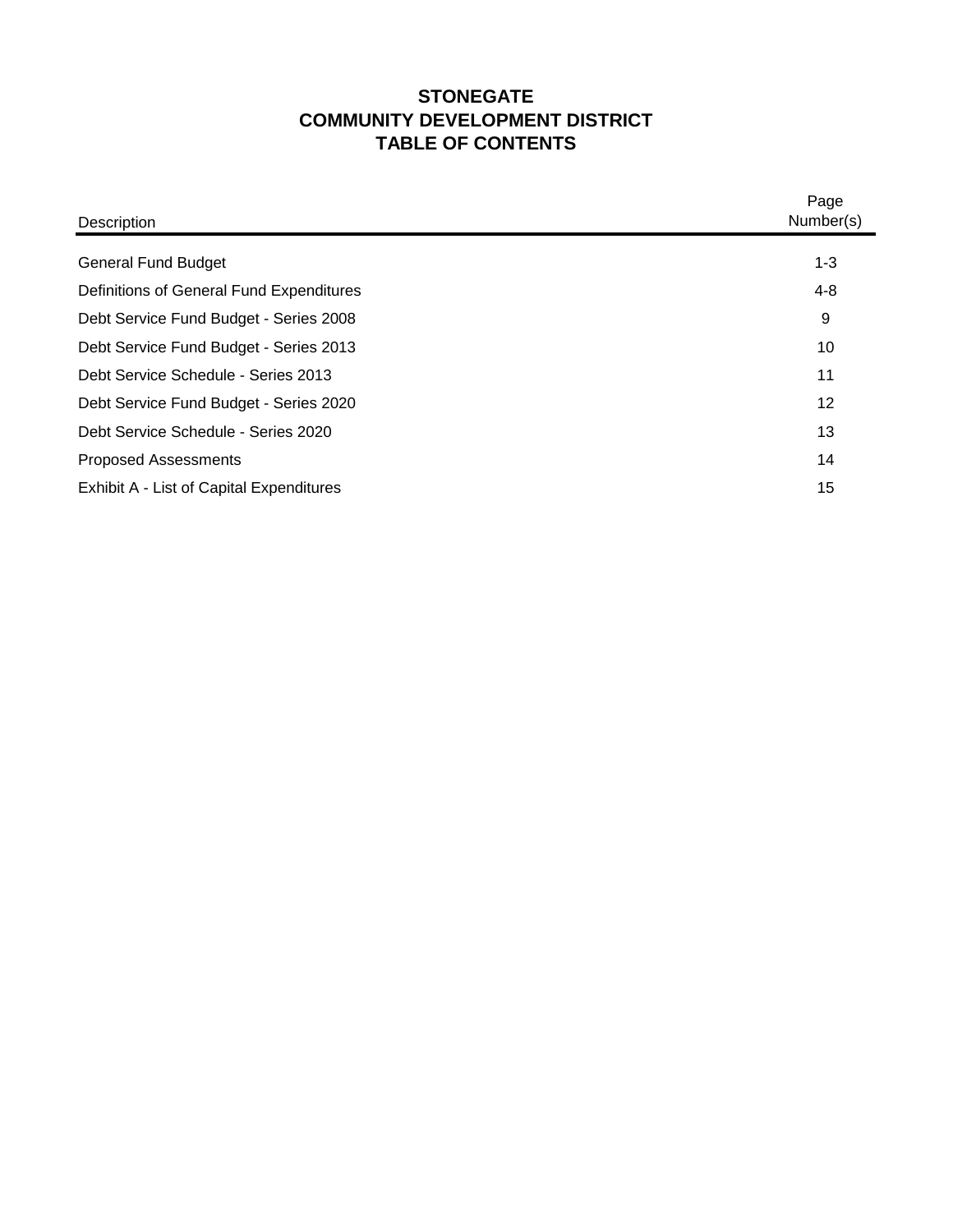#### **STONEGATE COMMUNITY DEVELOPMENT DISTRICT GENERAL FUND BUDGET FISCAL YEAR 2021**

|                                                                 | Fiscal Year 2020 |               |           |                     |               |
|-----------------------------------------------------------------|------------------|---------------|-----------|---------------------|---------------|
|                                                                 |                  |               |           | <b>Total Actual</b> |               |
|                                                                 |                  | Actual        | Projected | & Projected         | Adopted       |
|                                                                 |                  | through       | through   | Revenue &           | <b>Budget</b> |
|                                                                 | Adopted          | 3/31/20       | 9/30/2020 | Expenditures        | FY 2021       |
| <b>REVENUES</b>                                                 |                  |               |           |                     |               |
| Assessment levy - gross                                         | \$746,735        |               |           |                     | \$745,419     |
| Allowable discounts                                             | (29, 869)        |               |           |                     | (29, 817)     |
| Assessment levy - net                                           | 716,866          | \$<br>606,166 | \$110,700 | \$<br>716,866       | 715,602       |
| Interest                                                        | 1,000            | 1,659         | 1,400     | 3,059               | 1,000         |
| Miscellaneous                                                   | 5,000            | 1,420         | 3,580     | 5,000               | 5,000         |
| Clubhouse rental fees                                           | 1,092            | 4,705         |           | 4,705               | 1,092         |
| <b>Total revenues</b>                                           | 723,958          | 613,950       | 115,680   | 729,630             | 722,694       |
|                                                                 |                  |               |           |                     |               |
| <b>EXPENDITURES</b><br><b>Professional &amp; administrative</b> |                  |               |           |                     |               |
| Supervisors                                                     | 6,000            | 2,400         | 3,600     | 6,000               | 6,000         |
| Payroll Taxes                                                   | 459              | 184           | 275       | 459                 | 459           |
| Management/recording/accounting                                 | 42,590           | 21,295        | 21,295    | 42,590              | 42,590        |
| Legal                                                           | 12,000           | 12,987        | 8,000     | 20,987              | 20,000        |
| Engineering                                                     | 1,000            | 278           | 722       | 1,000               | 1,000         |
| Audit                                                           | 6,430            | 6,430         |           | 6,430               | 6,730         |
| Assessment roll preparation                                     | 5,202            | 2,601         | 2,601     | 5,202               | 5,332         |
| Arbitrage rebate calculation                                    | 1,250            |               | 1,250     | 1,250               | 1,250         |
| Dissemination agent                                             | 1,025            | 513           | 512       | 1,025               | 1,051         |
| <b>Trustee</b>                                                  | 6,500            | 3,500         | 3,000     | 6,500               | 6,500         |
| Website and E-blast Communication                               | 1,220            |               | 1,220     | 1,220               | 1,220         |
| ADA website compliance                                          | 200              | 199           |           | 199                 | 210           |
| Postage                                                         | 1,500            | 1,862         | 150       | 2,012               | 2,000         |
| Legal advertising                                               | 1,000            | 1,223         |           | 1,223               | 1,225         |
| Office supplies                                                 | 300              | 189           | 111       | 300                 | 300           |
| Other current charges                                           | 1,000            | 1,407         |           | 1,407               | 1,500         |
| Annual special district fee                                     | 175              | 175           |           | 175                 | 175           |
| Insurance                                                       | 6,950            | 6,670         | 280       | 6,950               | 6,950         |
| Property taxes                                                  | 178              |               | 178       | 178                 | 178           |
| Total professional & administrative                             | 94,979           | 61,913        | 43,194    | 105,107             | 104,670       |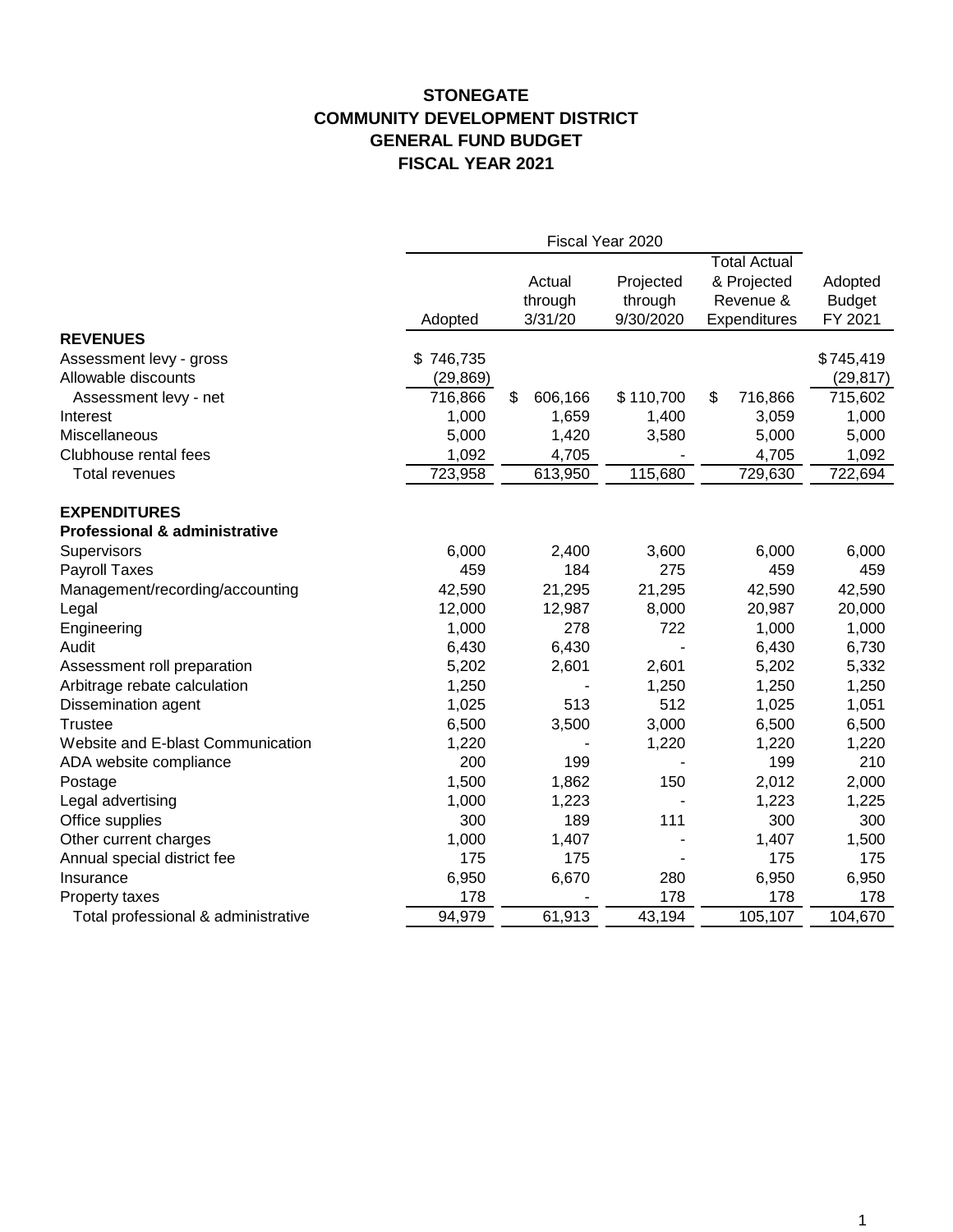#### **STONEGATE COMMUNITY DEVELOPMENT DISTRICT GENERAL FUND BUDGET FISCAL YEAR 2021**

|                                         | Fiscal Year 2020 |         |           |                     |               |  |
|-----------------------------------------|------------------|---------|-----------|---------------------|---------------|--|
|                                         |                  |         |           | <b>Total Actual</b> |               |  |
|                                         |                  | Actual  | Projected | & Projected         | Adopted       |  |
|                                         |                  | through | through   | Revenue &           | <b>Budget</b> |  |
|                                         | Adopted          | 3/31/20 | 9/30/2020 | Expenditures        | FY 2021       |  |
| <b>Field Operations</b>                 |                  |         |           |                     |               |  |
| Landscape maintenance                   | 77,158           | 45,879  | 31,279    | 77,158              | 77,158        |  |
| Landscape replacement                   | 10,000           | 7,881   | 2,119     | 10,000              | 10,000        |  |
| <b>Irrigation Repairs</b>               | 6,000            |         | 6,000     | 6,000               | 6,000         |  |
| Playground maintenance                  | 3,000            |         | 3,000     | 3,000               | 3,000         |  |
| Pump maintenance/repair                 | 4,000            | 1,782   | 2,218     | 4,000               | 4,500         |  |
| <b>Electrical repairs</b>               | 3,000            | 665     | 2,335     | 3,000               | 3,000         |  |
| Lake maintenance                        | 39,144           | 11,211  | 27,933    | 39,144              | 20,000        |  |
| Aeration maintenance                    | 1,432            |         | 1,432     | 1,432               | 1,700         |  |
| Contingency                             | 5,000            |         | 5,000     | 5,000               | 5,000         |  |
| Holiday decorations                     | 14,350           | 7,175   | 7,175     | 14,350              | 14,350        |  |
| Animal control                          | 7,500            | 3,675   | 3,825     | 7,500               | 7,500         |  |
| Operating supplies                      | 2,000            |         | 2,000     | 2,000               | 2,000         |  |
| Total field operations                  | 172,584          | 78,268  | 94,316    | 172,584             | 154,208       |  |
| <b>Clubhouse</b>                        |                  |         |           |                     |               |  |
| Telephone                               | 4,800            | 3,676   | 1,124     | 4,800               | 7,200         |  |
| <b>Utilities</b>                        | 44,000           | 24,255  | 19,745    | 44,000              | 63,000        |  |
| Insurance property                      | 14,575           | 14,173  | 402       | 14,575              | 14,575        |  |
| Flood Insurance                         | 2,819            |         | 2,819     | 2,819               | 2,819         |  |
| Alarm monitoring                        | 1,775            | 818     | 957       | 1,775               | 1,775         |  |
| Video surveillance                      |                  |         |           |                     |               |  |
| Fire monitoring                         | 540              | 195     | 345       | 540                 | 540           |  |
| Pool maintenance                        | 24,600           | 10,644  | 13,956    | 24,600              | 24,600        |  |
| Pool repair                             | 7,500            | 4,245   | 3,255     | 7,500               | 7,500         |  |
| Pool health inspections                 | 750              | 150     | 600       | 750                 | 750           |  |
| Air conditioning R&M                    | 4,500            | 215     | 4,285     | 4,500               | 4,500         |  |
| Clubhouse operation and management:     |                  |         |           |                     |               |  |
| Clubhouse Mgmt: GAPA Property Mgmt Corp | 219,103          | 91,293  | 127,810   | 219,103             | 194,103       |  |
| Special events                          |                  |         |           |                     | 25,000        |  |
| Fitness equipment maintenance           | 5,500            | 3,164   | 2,336     | 5,500               | 5,500         |  |
| Office supplies                         | 1,800            |         | 1,800     | 1,800               | 1,800         |  |
| Repairs and maintenance                 | 15,000           | 7,116   | 7,884     | 15,000              | 15,000        |  |
| Pressure cleaning                       | 3,000            | 2,110   | 890       | 3,000               | 3,000         |  |
| Janitorial supplies                     | 5,700            | 5,559   | 141       | 5,700               | 15,700        |  |
| Contingencies                           | 5,100            |         | 5,100     | 5,100               | 9,000         |  |
| Total clubhouse                         | 361,062          | 167,613 | 193,449   | 361,062             | 396,362       |  |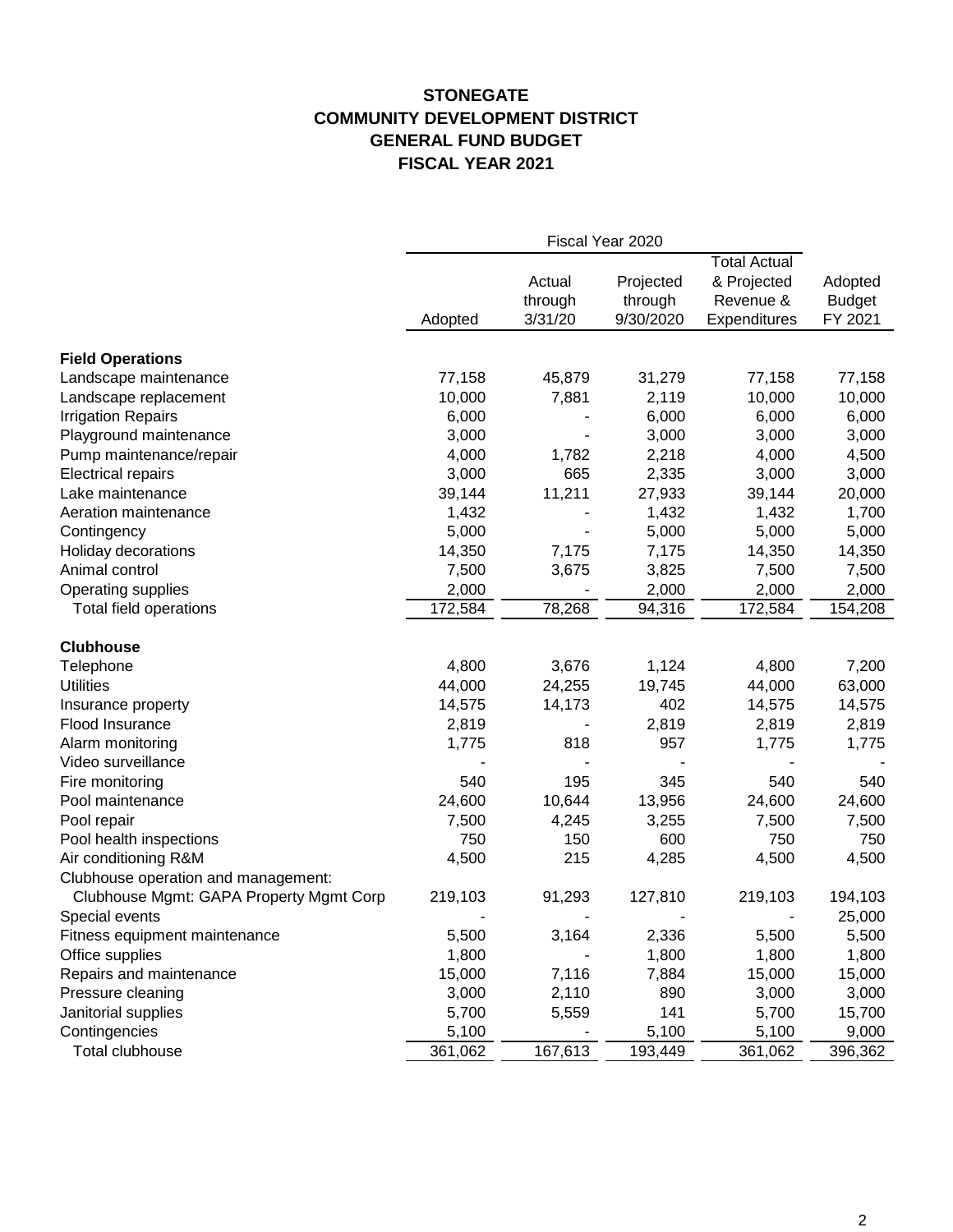#### **STONEGATE COMMUNITY DEVELOPMENT DISTRICT GENERAL FUND BUDGET FISCAL YEAR 2021**

|                                                          | Fiscal Year 2020 |             |           |                     |               |
|----------------------------------------------------------|------------------|-------------|-----------|---------------------|---------------|
|                                                          |                  |             |           | <b>Total Actual</b> |               |
|                                                          |                  | Actual      | Projected | & Projected         | Adopted       |
|                                                          |                  | through     | through   | Revenue &           | <b>Budget</b> |
|                                                          | Adopted          | 3/31/20     | 9/30/2020 | Expenditures        | FY 2021       |
| <b>Infrastructure Reinvestment</b>                       |                  |             |           |                     |               |
| <b>Capital Outlay</b>                                    |                  |             |           |                     |               |
| General                                                  | 33,625           | 31,490      | 2,135     | 33,625              | 60,000        |
| Lake bank erosion                                        | 54,240           |             | 54,240    | 54,240              |               |
| Total capital outlay                                     | 87,865           | 31,490      | 56,375    | 87,865              | 60,000        |
| Other fees and charges                                   |                  |             |           |                     |               |
| Property appraiser & tax collector                       | 7,468            | 6,058       | 1,410     | 7,468               | 7,454         |
| Total other fees and charges                             | 7,468            | 6,058       | 1,410     | 7,468               | 7,454         |
| Total expenditures                                       | 723,958          | 345,342     | 388,744   | 734,086             | 722,694       |
| Excess/(deficiency) of revenues                          |                  |             |           |                     |               |
| over/(under) expenditures                                |                  | 268,608     | (273,064) | (4, 456)            |               |
| Fund balance - beginning (unaudited)                     | 830,325          | 786,215     | 1,054,823 | 786,215             | 781,759       |
| Fund balance - ending (projected)<br>Committed           |                  |             |           |                     |               |
| Clubhouse renewal & replacement <sup>1</sup><br>Assigned | 155,000          | 130,000     | 155,000   | 155,000             | 155,000       |
| 3 months working capital <sup>2</sup>                    | 159,023          | 159,023     | 159,023   | 159,023             | 165,674       |
| <b>Disaster</b>                                          | 225,000          | 225,000     | 225,000   | 225,000             | 225,000       |
| Unassigned                                               | 291,302          | 540,800     | 291,302   | 242,736             | 236,085       |
| Fund balance - ending (projected)                        | \$830,325        | \$1,054,823 | \$781,759 | \$<br>781,759       | \$781,759     |

<sup>1</sup>This item represents fund balance that is being accumulated for replacement of the clubhouse roof

 $^{2}$ This item represents fund balance that will be needed to cover expenditures from 10/1 through 12/31 (excluding capital outlay, which is scheduled for the nine months following). Note, fiscal year assessments should be sufficient to replenish this component of fund balance as it will be needed for the same purpose in subsequent fiscal years.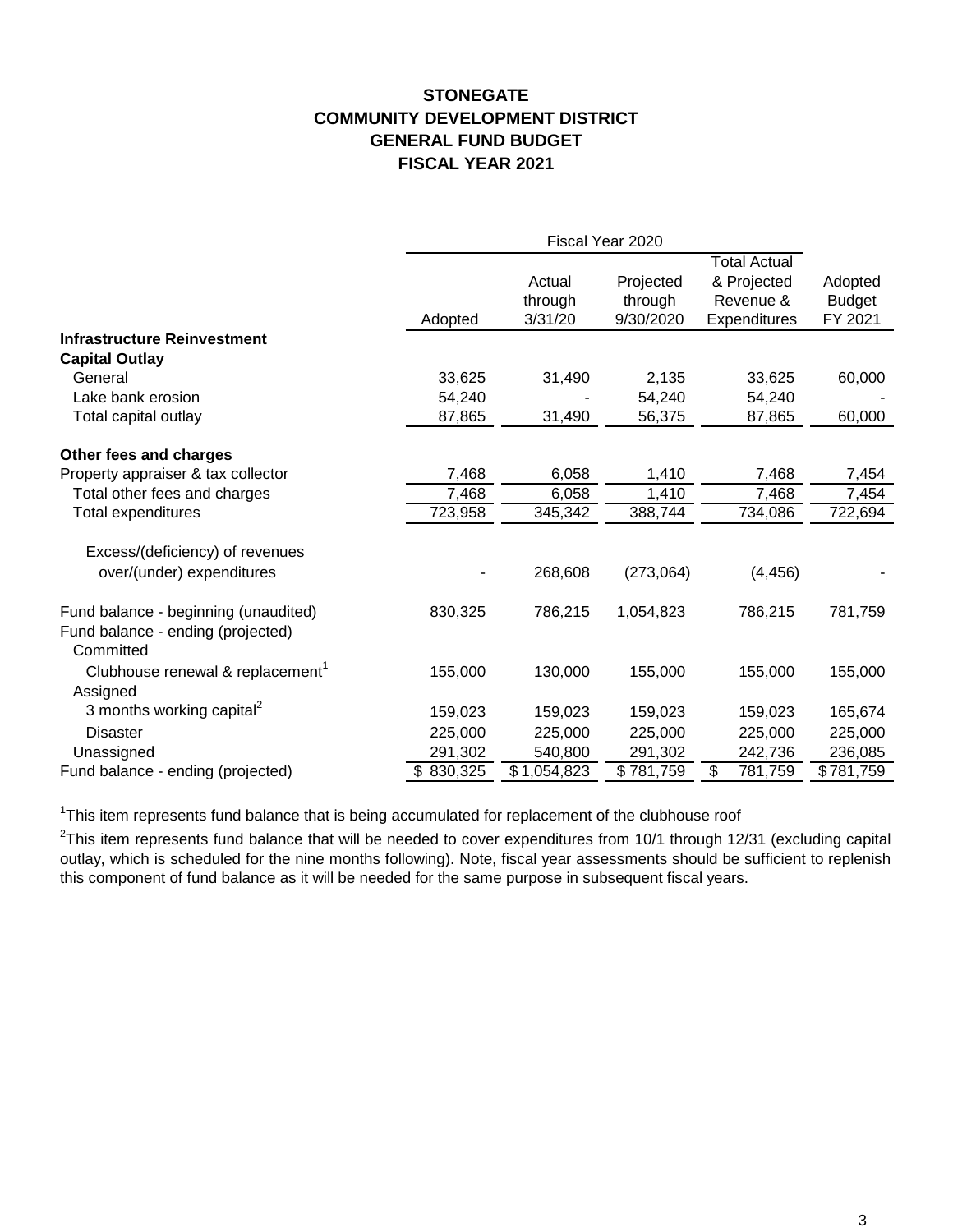# **EXPENDITURES**

| <b>Professional and Administrative Services</b>                                                                                                                                       |             |
|---------------------------------------------------------------------------------------------------------------------------------------------------------------------------------------|-------------|
| Supervisors                                                                                                                                                                           | \$<br>6,000 |
| Statutorily set at \$200 for each meeting of the Board of Supervisors not to exceed \$4,800<br>for each fiscal year. The District anticipates twelve meetings during the fiscal year. |             |
| Payroll Taxes                                                                                                                                                                         | 459         |
| FICA payroll taxes.                                                                                                                                                                   |             |
| Management/recording/accounting                                                                                                                                                       | 42,590      |
| Wrathell, Hunt and Associates, LLC specializes in managing community development                                                                                                      |             |
| districts in the State of Florida by combining the knowledge, skills and experience of a                                                                                              |             |
| team of professionals to ensure compliance with all governmental requirements of the                                                                                                  |             |
| District, develop financing programs, administer the issuance of tax exempt bonds and,                                                                                                |             |
| operate and maintain the assets of the community.                                                                                                                                     |             |
| Legal                                                                                                                                                                                 | 20,000      |
| Billing, Cochran, Lyles, Mauro & Ramsey, P.A. provides on-going general counsel and<br>legal representation. These lawyers are confronted with issues relating to public finance,     |             |
| public bidding, rulemaking, open meetings, public records, real property dedications,<br>conveyances and contracts. In this capacity, this firm provides services as "local           |             |
| government lawyers" realizing that this type of local government is very limited in its                                                                                               |             |
| scope – providing infrastructure and services to developments.                                                                                                                        |             |
| Engineering                                                                                                                                                                           | 1,000       |
| Alvarez Engineering provides a broad array of engineering, consulting and construction                                                                                                |             |
| services to the District, which assists in crafting solutions with sustainability for the long-                                                                                       |             |
| term interests of the community while recognizing the needs of government, the                                                                                                        |             |
| environment and maintenance of the District's facilities.                                                                                                                             |             |
| Audit                                                                                                                                                                                 | 6,730       |
| The District is required to undertake an independent examination of its books, records                                                                                                |             |
| and accounting procedures each year. This audit is conducted pursuant to Florida State                                                                                                |             |
| Law and the rules of the Auditor General. Grau and Associates conducts the District                                                                                                   |             |
| audit and an annual 3% CPI increase has been included.<br>Assessment roll preparation                                                                                                 | 5,332       |
| Wrathell, Hunt and Associates, LLC provides assessment roll services, which include                                                                                                   |             |
| preparing, maintaining and transmitting the annual lien roll with the annual special                                                                                                  |             |
| assessment amounts for the operating, maintenance and capital assessments.                                                                                                            |             |
| Arbitrage rebate calculation                                                                                                                                                          | 1,250       |
| To ensure the District's compliance with all tax regulations, annual computations are                                                                                                 |             |
| necessary to calculate the arbitrage rebate liability.                                                                                                                                |             |
| Dissemination agent                                                                                                                                                                   | 1,051       |
| The District must annually disseminate financial information in order to comply with the                                                                                              |             |
| requirements of Rule 15c2-12 under the Securities & Exchange Act of 1934. Wrathell,                                                                                                   |             |
| Hunt and Associates, LLC serves as the dissemination agent.                                                                                                                           |             |
| <b>Trustee</b>                                                                                                                                                                        | 6,500       |
| Annual fees are paid to Wells Fargo for services provided as trustee, paying agent and                                                                                                |             |
| registrar.                                                                                                                                                                            |             |
| Website and E-blast Communication                                                                                                                                                     | 1,220       |
| Constant Contact for Eblast Communication \$60/month and Website enhancement \$500<br>month.                                                                                          |             |
| ADA website compliance                                                                                                                                                                | 210         |
| Postage                                                                                                                                                                               | 2,000       |
| Mailing of agenda packages, overnight deliveries, correspondence, etc.                                                                                                                |             |
| Legal advertising                                                                                                                                                                     | 1,225       |
| The District advertises for monthly meetings, special meetings, public hearings, public<br>bids, etc.                                                                                 |             |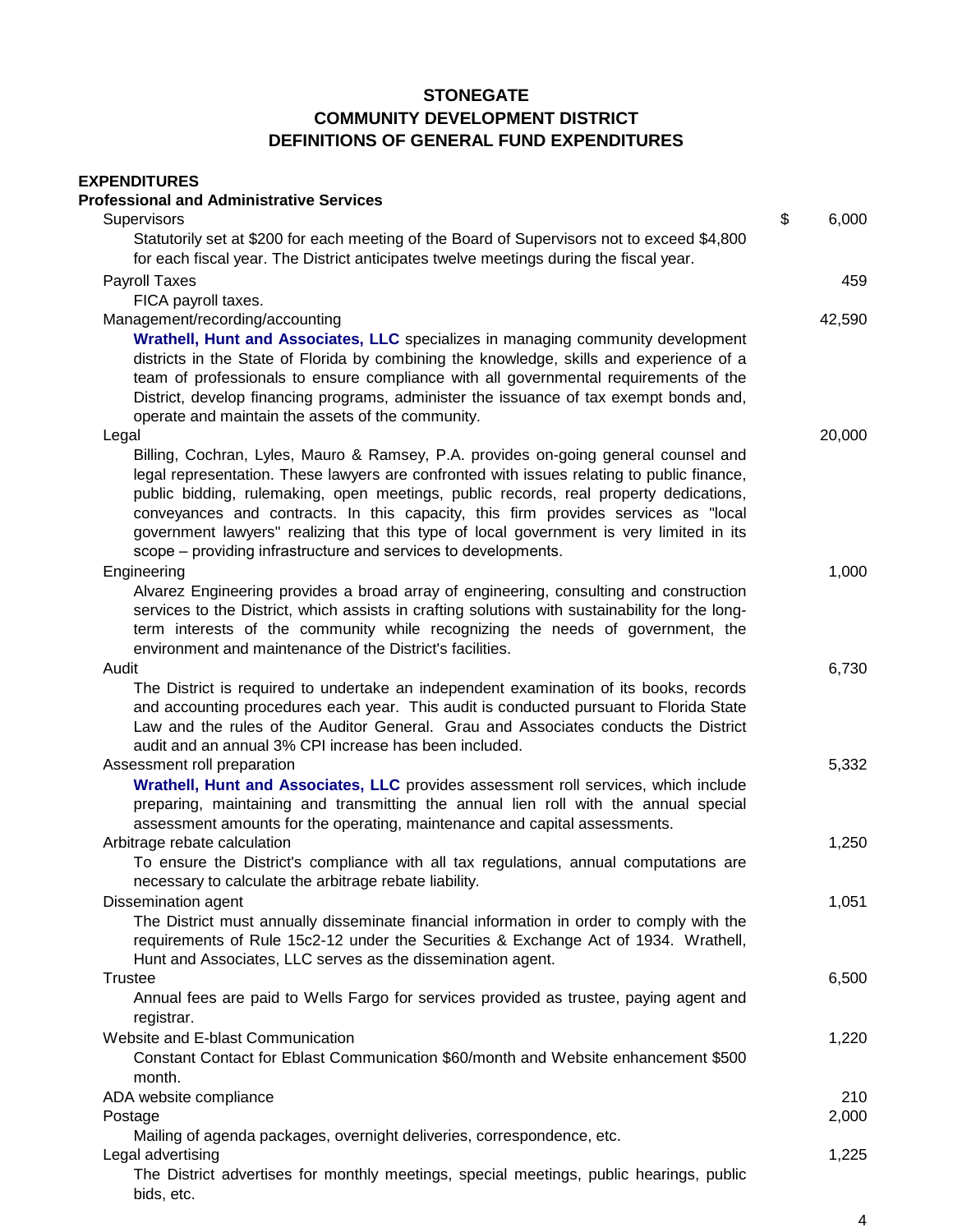| <b>EXPENDITURES (continued)</b>                                                                                                                                                                                                                                                                                                                                                                |        |
|------------------------------------------------------------------------------------------------------------------------------------------------------------------------------------------------------------------------------------------------------------------------------------------------------------------------------------------------------------------------------------------------|--------|
| Office supplies                                                                                                                                                                                                                                                                                                                                                                                | 300    |
| Accounting and administrative supplies.                                                                                                                                                                                                                                                                                                                                                        |        |
| Other current charges                                                                                                                                                                                                                                                                                                                                                                          | 1,500  |
| Miscellaneous charges including bank fees and automatic AP routing.<br>Annual special district fee                                                                                                                                                                                                                                                                                             | 175    |
| Annual fee paid to the Florida Department of Economic Opportunity.                                                                                                                                                                                                                                                                                                                             |        |
| Insurance                                                                                                                                                                                                                                                                                                                                                                                      | 6,950  |
| The District carries public officials and general liability insurance with policies written by<br>Preferred Governmental Insurance Trust. The limit of liability is set at \$1,000,000 for<br>general liability (\$2,000,000 general aggregate) and \$1,000,000 for public officials liability.                                                                                                |        |
| Property taxes                                                                                                                                                                                                                                                                                                                                                                                 | 178    |
| Parcel #1079100101460 has an assessed value of \$100, which results in an annual tax<br>bill of \$2.44. This relates to the lift station. This amount also includes a city clubhouse tax<br>that the District disputes.                                                                                                                                                                        |        |
| <b>Field Operations</b>                                                                                                                                                                                                                                                                                                                                                                        |        |
| Landscape maintenance                                                                                                                                                                                                                                                                                                                                                                          | 77,158 |
| Armando Garcia Land Service, Inc. agreement October 1, 2019 through September 30,<br>2022. The current scope of general landscaping services provided is as follows:                                                                                                                                                                                                                           |        |
| Lawn Cutting - 29X/year, \$1066.56/cut<br>Fertilize - 3X/year, \$1650/application, Weed Control 2x/yr. \$1850/application<br>Pest Control - 2X/year, \$1325/application<br>Plant Annuals, 1280 4.5" plants @ \$3.75/ea 4x per year<br>Mulch, 2097 bags @ \$3.75/bag, 2X per year<br>Subtotal of 2008 contract                                                                                  |        |
| Landscape replacement                                                                                                                                                                                                                                                                                                                                                                          | 10,000 |
| Replacement of landscaping around common areas owned by the District.                                                                                                                                                                                                                                                                                                                          |        |
| <b>Irrigation Repairs</b>                                                                                                                                                                                                                                                                                                                                                                      | 6,000  |
| Represents the labor to replace defective valves as well as replacement of various<br>sprinklers around the clubhouse area and all common areas. Contractor is to provide<br>receipts for actual costs associated with the replacement parts and to be reimbursed for<br>those costs.                                                                                                          |        |
| Playground maintenance                                                                                                                                                                                                                                                                                                                                                                         | 3,000  |
| This amount is for annual mulch and equipment repairs necessary for the clubhouse<br>playground area.                                                                                                                                                                                                                                                                                          |        |
| Pump maintenance/repair                                                                                                                                                                                                                                                                                                                                                                        | 4,500  |
| The District usees Hoover Pumping Systems for preventative maintenance. The<br>agreement includes 24/7 remote automatic online monitoring of the irrigation and pump<br>system, plus 2 site visits per year. \$2,290/per year. this is an annual agreement,<br>automatically renewable for 1 year. Additional \$ money has been included in this amount<br>for any repairs needed to the pump. |        |
| <b>Electrical repairs</b>                                                                                                                                                                                                                                                                                                                                                                      | 3,000  |
| Represents electrical repairs on District owned facilities needed from time to time.                                                                                                                                                                                                                                                                                                           |        |

5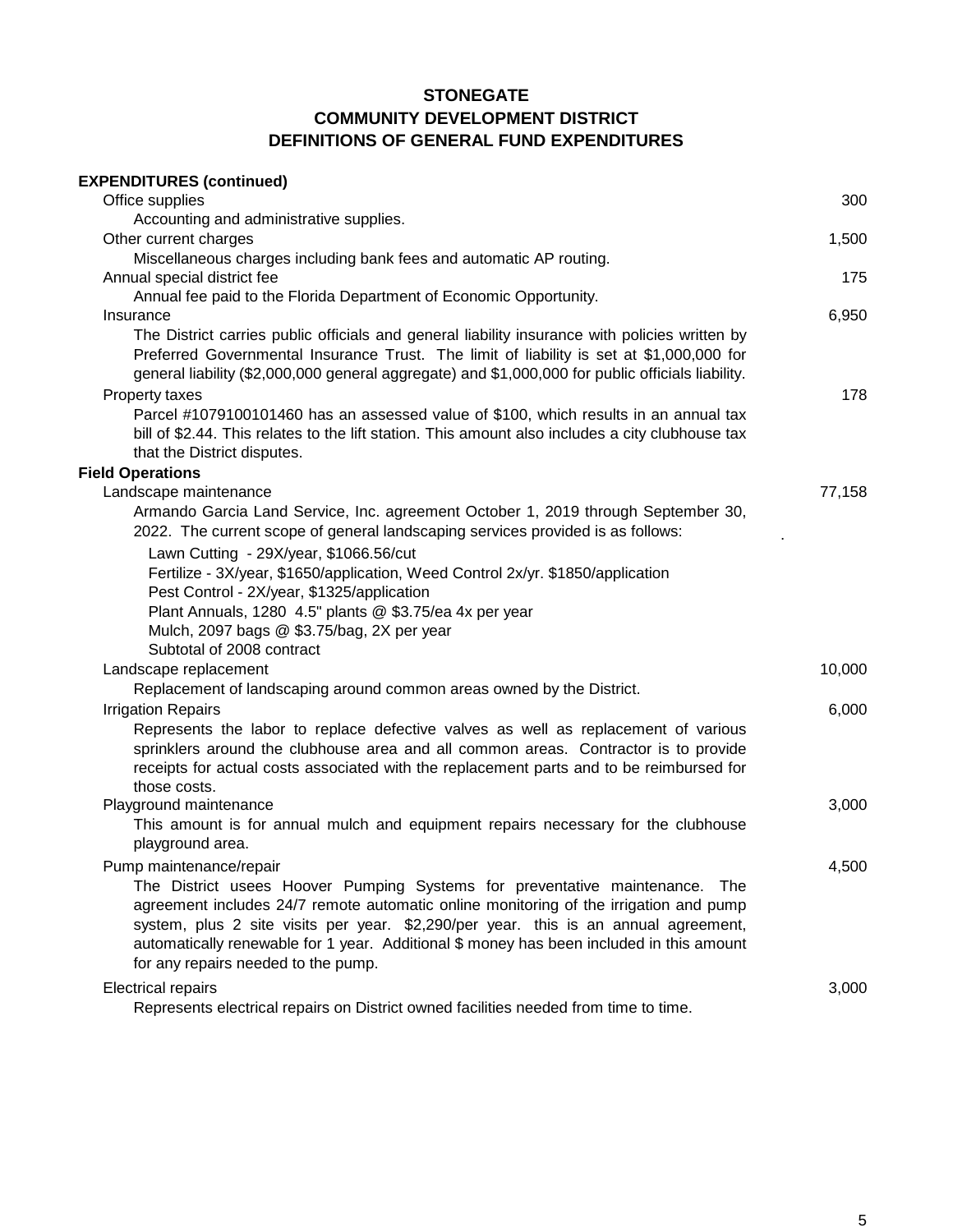#### **EXPENDITURES (continued)**

| Lake maintenance                                                                                                                                                                                                                                                                                | 20,000 |
|-------------------------------------------------------------------------------------------------------------------------------------------------------------------------------------------------------------------------------------------------------------------------------------------------|--------|
| Allstate Resource Management: 24 visits per year for the following: algae and aquatic<br>plant control-\$712.00/month, blue dye application-\$150.00/month, debris removal-<br>\$295.00/month. 12 visits per year for aquatic plantings maintenance-\$195.00/month,                             |        |
| quarterly water chemistry testing-\$195.00/quarter per lake= \$14,040/year. Fish stocking<br>as requested, at an additional cost. Additional funds are included for repairs.                                                                                                                    |        |
| Aeration maintenance                                                                                                                                                                                                                                                                            | 1,700  |
| Allstate Resource Management: \$175/ quarterly Fountain maintenance. Additional<br>\$1,000 has been included in this amount for any repairs needed to the aeration systems.                                                                                                                     |        |
| Holiday decorations                                                                                                                                                                                                                                                                             | 14,350 |
| VS, Services-Holiday landscape decorations and lighting for District owned facilities. Oct.<br>1, 2019 through Sept. 30, 2020 (1 year)                                                                                                                                                          |        |
| Animal control                                                                                                                                                                                                                                                                                  | 7,500  |
| The District anticipates engaging a vendor to remove ducks and rodents.<br>Operating supplies                                                                                                                                                                                                   | 2,000  |
| Supplies necessary for operating the clubhouse.                                                                                                                                                                                                                                                 |        |
| <b>Clubhouse</b>                                                                                                                                                                                                                                                                                |        |
| Telephone                                                                                                                                                                                                                                                                                       | 7,200  |
| The District currently has two accounts with AT&T. The accounts provide telephone and<br>fax service to the clubhouse and alarm line for monitoring.                                                                                                                                            |        |
| <b>Utilities</b>                                                                                                                                                                                                                                                                                | 63,000 |
| The City of Homestead provides electric, water and sewer service to the Clubhouse at<br>1020 N.E. 34th Ave.,                                                                                                                                                                                    |        |
| Insurance property                                                                                                                                                                                                                                                                              | 14,575 |
| Includes property insurance for the District's clubhouse and physical assets.                                                                                                                                                                                                                   |        |
| Flood Insurance                                                                                                                                                                                                                                                                                 | 2,819  |
| Due to FEMAs high hazard flood rating for the clubhouse location, flood insurance was<br>obtained through the National Flood Insurance Program (NFIP). The policy has a<br>\$20,000 deductible and an annual premium of approximately \$3,402, which includes an<br>assumed 10% CPI adjustment. |        |
| Alarm monitoring                                                                                                                                                                                                                                                                                | 1,775  |
| ADT Security Services provides quarterly alarm monitoring services for the alarms in the<br>clubhouse at a rate of \$176.14/quarter (\$705 annually). Two additional service calls per<br>year have been budgeted at \$40 per occurrence.                                                       |        |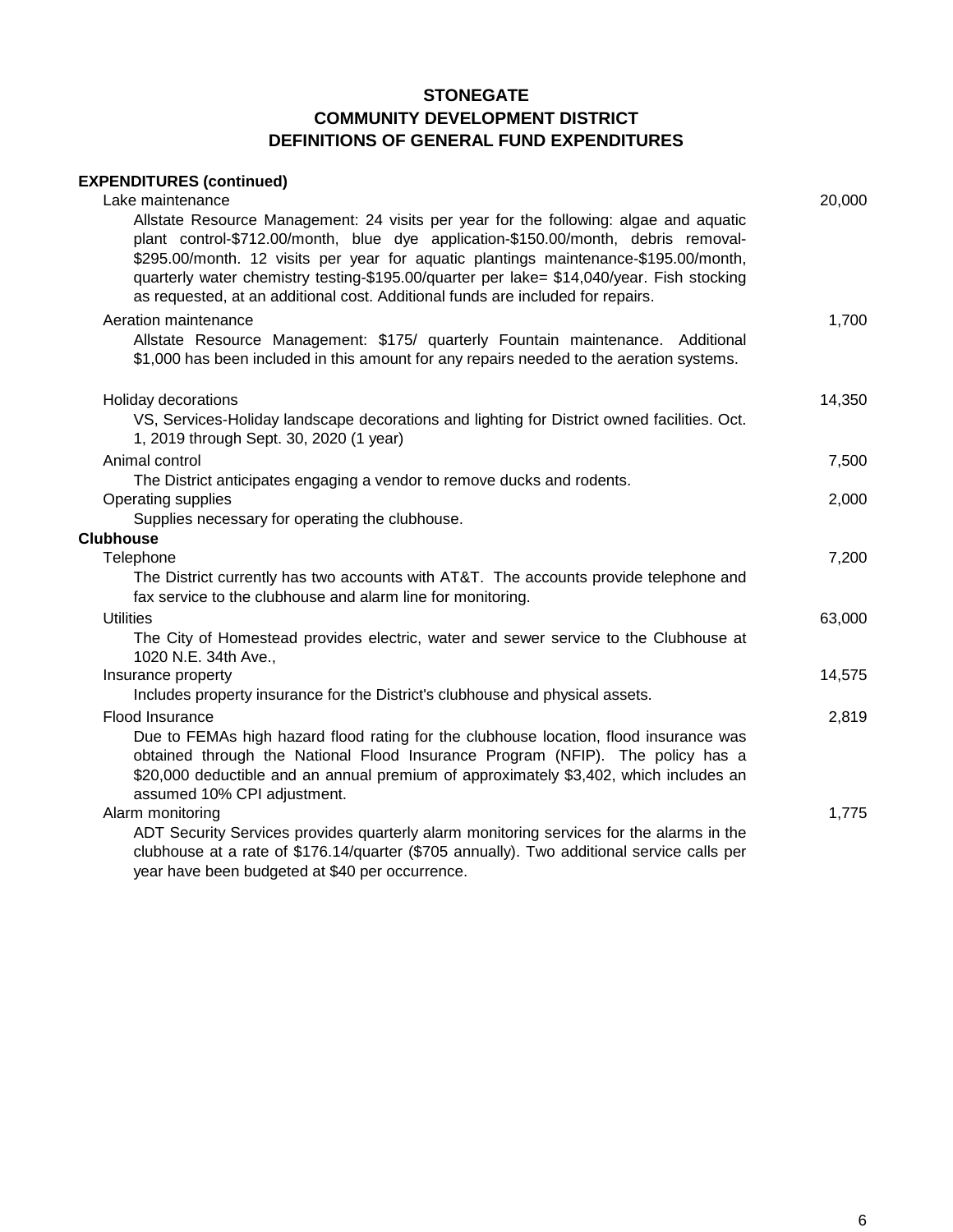| <b>EXPENDITURES (continued)</b><br>Fire monitoring                                                                                                                                                                                                                                                                                                                                                                                                                                                                                                                                                                   | 540             |
|----------------------------------------------------------------------------------------------------------------------------------------------------------------------------------------------------------------------------------------------------------------------------------------------------------------------------------------------------------------------------------------------------------------------------------------------------------------------------------------------------------------------------------------------------------------------------------------------------------------------|-----------------|
| Chi Alarms, Inc. provides fire monitoring services at a rate of \$135/quarter (\$540<br>annually). This amount includes UL certification and monitoring.                                                                                                                                                                                                                                                                                                                                                                                                                                                             |                 |
| Pool maintenance<br>Pool Quality Services, Inc. Oct. 1, 2019 - Sept. 30, 2020, option to renew for one<br>additional year at same pricethrough Sept. 30 2021. \$2,050/month                                                                                                                                                                                                                                                                                                                                                                                                                                          | 24,600          |
| Pool repair<br>Costs for repairs to the clubhouse pool and wading pool.<br>Pool Health Inspection                                                                                                                                                                                                                                                                                                                                                                                                                                                                                                                    | 7,500           |
| Semi-annual pool inspections (\$250/inspection of large pool & \$125/inspection of wading<br>pool) conducted by Miami-Dade County Department of Health.                                                                                                                                                                                                                                                                                                                                                                                                                                                              | 750             |
| Air conditioning inspections                                                                                                                                                                                                                                                                                                                                                                                                                                                                                                                                                                                         | 4,500           |
| For regular maintenance and repairs to the Clubhouse A/C units<br>Clubhouse Mgmt: GAPA Property Mgmt Corp<br>Clubhouse operation and management:                                                                                                                                                                                                                                                                                                                                                                                                                                                                     | 194,103         |
| Gapa Property Management: Pricing from the amendment in 2017 is as follows: FY 2017<br>\$209,506.03, FY 2018 \$212,791.21, FY 2019 \$216,174.94. The agreement can auto<br>renew 1 additional year until September 30, 2020 under the same pricing and conditions.<br>Clubhouse and amenity management, which includes, but is not limited to, the complete<br>operations of the clubhouse, staffing, hiring, custodial cleaning (of the facilities), planning<br>activities & special events for the benefit of the residents and their guests in accordance<br>with the adopted clubhouse policies and procedures. |                 |
| Special events<br>Fitness equipment maintenance<br>Fitness Source, provides preventative maintenance on gym exercise equipment 2x<br>month, \$180 per visit, (\$360/month or \$4,320 annually).                                                                                                                                                                                                                                                                                                                                                                                                                      | 25,000<br>5,500 |
| Office supplies<br>Supplies needed for the operation of the clubhouse. Examples of office supplies include<br>but are not limited to copy paper, printer ink, pens, pencils, erasers, calendars, clips,                                                                                                                                                                                                                                                                                                                                                                                                              | 1,800           |

tacks, rubber bands, file folders, storage boxes, plastic bins, etc.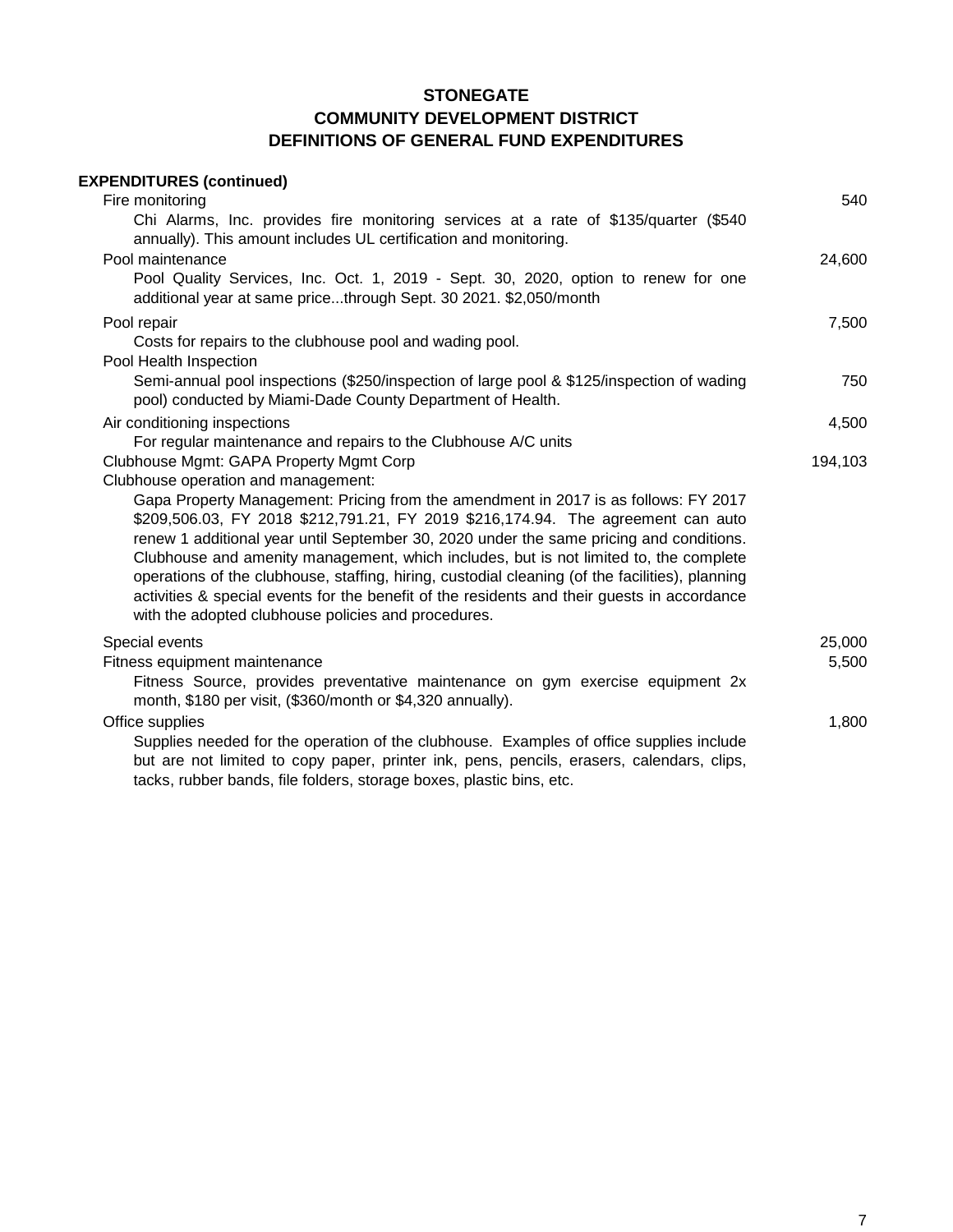| <b>EXPENDITURES (continued)</b>                                                       |         |
|---------------------------------------------------------------------------------------|---------|
| Repairs and maintenance                                                               | 15,000  |
| Represents repair costs associated with maintaining District owned facilities,        |         |
| infrastructure and improvements.                                                      |         |
| Pressure cleaning                                                                     | 3,000   |
| Represents the cost to pressure clean the District's clubhouse and surrounding        |         |
| infrastructure.                                                                       |         |
| Janitorial supplies                                                                   | 15,700  |
| Represents supplies needed for the operation of the clubhouse. Examples of janitorial |         |
| supplies include but are not limited to paper towels, paper tissue, tissue paper,     |         |
| dispensing devices, cleaning products, antibacterial sprays, mops, brooms, brushes,   |         |
| waste bags, waste receptacles, fitness center/gym wipes, etc.                         |         |
| Contingencies                                                                         | 9,000   |
| <b>Clubhouse renewal &amp; replacement</b>                                            |         |
| Capital Outlay                                                                        |         |
| General                                                                               | 60,000  |
| Other fees and charges                                                                |         |
| Property appraiser & tax collector                                                    | 7,454   |
| The property appraiser and tax collector fees are 0.5% each.                          |         |
| Total expenditures                                                                    | 722,694 |
|                                                                                       |         |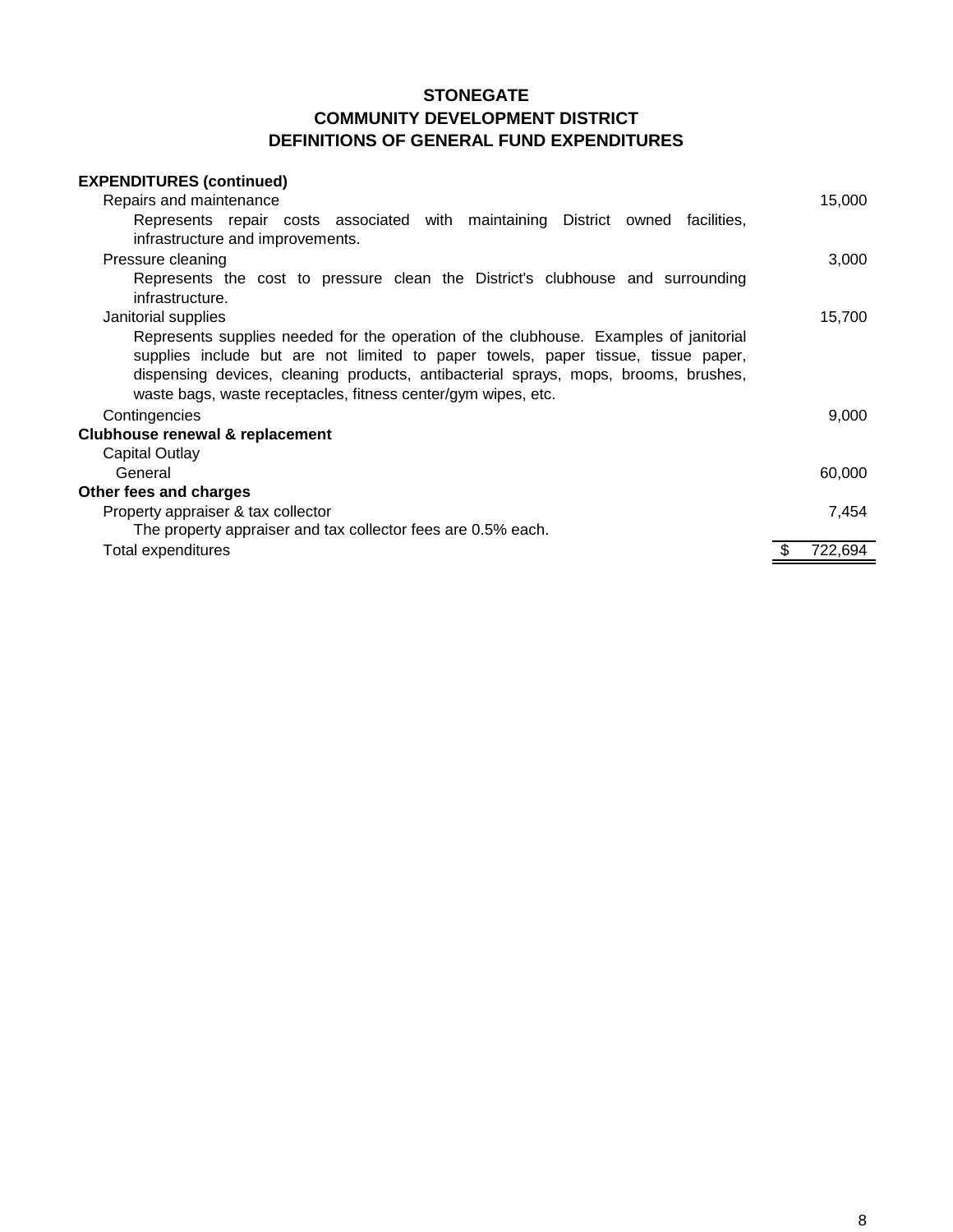#### **STONEGATE COMMUNITY DEVELOPMENT DISTRICT DEBT SERVICE FUND BUDGET - SERIES 2008 FISCAL YEAR 2021**

|                                                                   | Fiscal Year 2020 |    |            |    |           |                     |               |
|-------------------------------------------------------------------|------------------|----|------------|----|-----------|---------------------|---------------|
|                                                                   |                  |    |            |    |           | <b>Total Actual</b> |               |
|                                                                   |                  |    | Actual     |    | Projected | & Projected         | Adopted       |
|                                                                   |                  |    | through    |    | through   | Revenue &           | <b>Budget</b> |
|                                                                   | Adopted          |    | 3/31/20    |    | 9/30/2020 | Expenditures        | FY 2021       |
| <b>REVENUE</b>                                                    |                  |    |            |    |           |                     |               |
| Assessment levy - gross                                           | \$456,515        |    |            |    |           |                     | \$            |
| Allowable discounts (4%)                                          | (18, 261)        |    |            |    |           |                     |               |
| Assessment levy - net                                             | 438,254          | \$ | 370,683    | \$ |           | 370,683             |               |
| Interest                                                          |                  |    | 5,137      |    |           | 5,137               |               |
| Assessment prepayments                                            |                  |    | 3,924      |    |           | 3,924               |               |
| Total revenue                                                     | 438,254          |    | 379,744    |    |           | 379,744             |               |
| <b>EXPENDITURES</b>                                               |                  |    |            |    |           |                     |               |
| <b>Debt service</b>                                               |                  |    |            |    |           |                     |               |
| Principal 5/1                                                     | 90,000           |    |            |    |           |                     |               |
| Interest 11/1                                                     | 171,844          |    | 171,844    |    |           | 171,844             |               |
| Interest 5/1                                                      | 171,844          |    |            |    |           |                     |               |
| Total debt service                                                | 433,688          |    | 171,844    |    |           | 171,844             |               |
| Other fees & charges                                              |                  |    |            |    |           |                     |               |
| Property appraiser                                                | 2,283            |    |            |    |           |                     |               |
| Tax collector                                                     | 2,283            |    | 3,705      |    |           | 3,705               |               |
| Transfer out                                                      |                  |    | 917,397    |    | 672       | 918,069             |               |
| Total other fees & charges                                        | 4,566            |    | 921,102    |    |           | 921,774             |               |
| Total expenditures                                                | 438,254          |    | 1,092,946  |    |           | 1,093,618           |               |
| Net increase/(decrease) in fund balance                           |                  |    | (713, 202) |    |           | (713, 874)          |               |
| Beginning fund balance (unaudited)                                | 704,004          |    | 713,874    |    | 672       | 713,874             |               |
| Ending fund balance (projected)                                   | \$704,004        | \$ | 672        | \$ | 672       | \$                  |               |
| Use of fund balance:                                              |                  |    |            |    |           |                     |               |
| Debt service reserve account balance (required)                   |                  |    |            |    |           |                     |               |
| Interest expense - November 1, 2021                               |                  |    |            |    |           |                     |               |
| Projected fund balance surplus/(deficit) as of September 30, 2021 |                  |    |            |    |           |                     | \$            |
|                                                                   |                  |    |            |    |           |                     |               |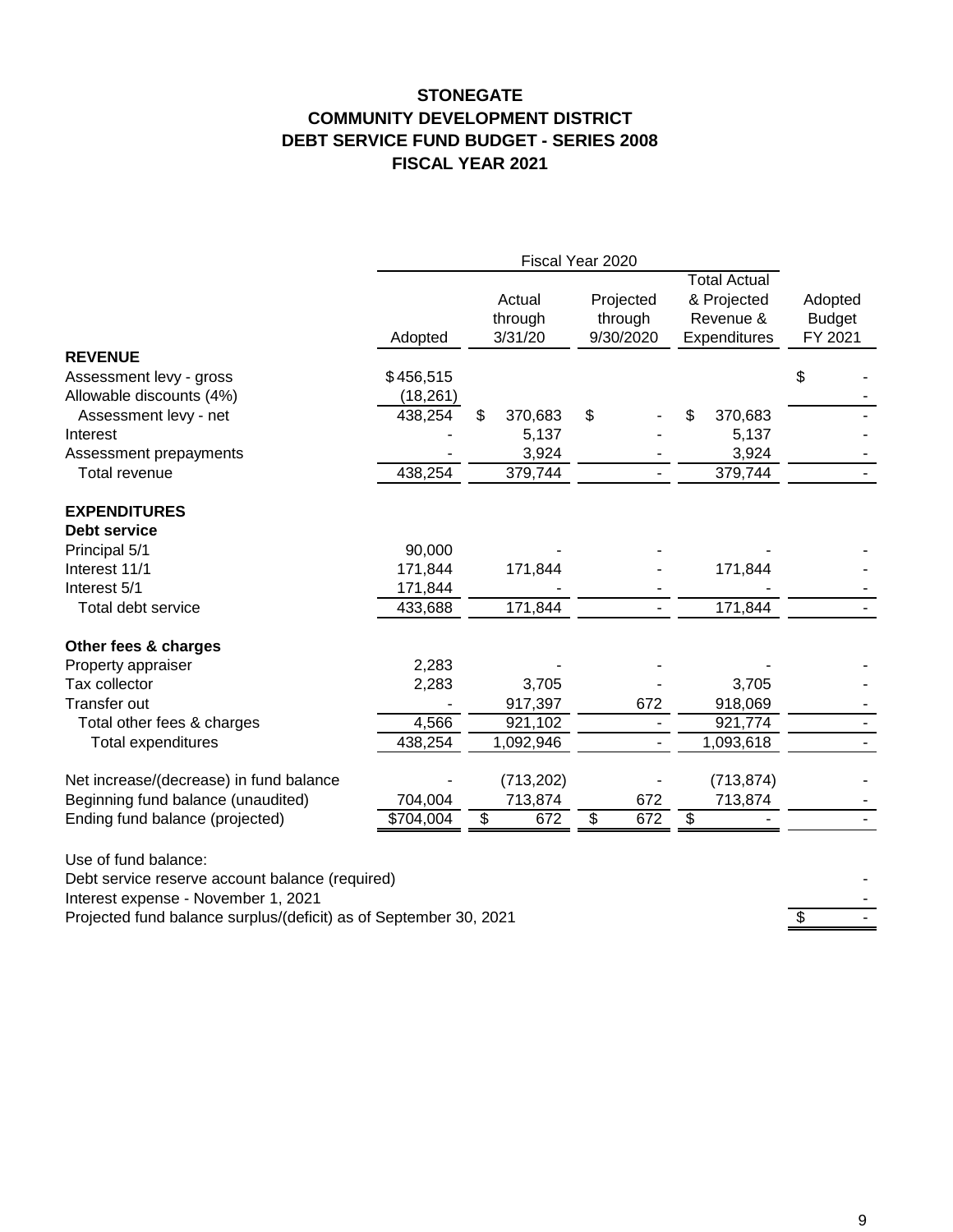#### **STONEGATE COMMUNITY DEVELOPMENT DISTRICT DEBT SERVICE FUND BUDGET - SERIES 2013 (REFUNDED SERIES 2004) FISCAL YEAR 2021**

|                                                                   | Fiscal Year 2020 |               |              |                     |               |
|-------------------------------------------------------------------|------------------|---------------|--------------|---------------------|---------------|
|                                                                   |                  |               |              | <b>Total Actual</b> |               |
|                                                                   |                  | Actual        | Projected    | & Projected         | Adopted       |
|                                                                   |                  | through       | through      | Revenue &           | <b>Budget</b> |
|                                                                   | Adopted          | 3/31/20       | 9/30/2020    | Expenditures        | FY 2021       |
| <b>REVENUE</b>                                                    |                  |               |              |                     |               |
| Assessment levy - gross                                           | \$634,894        |               |              |                     | \$626,579     |
| Allowable discounts                                               | (25, 396)        |               |              |                     | (25,063)      |
| Assessment levy - net                                             | 609,498          | \$<br>515,435 | \$<br>94,063 | \$<br>609,498       | 601,516       |
| Interest                                                          |                  | 1,609         |              | 1,609               |               |
| Assessment prepayments                                            |                  | 5,719         |              | 5,719               |               |
| Total revenue                                                     | 609,498          | 522,763       | 94,063       | 616,826             | 601,516       |
| <b>EXPENDITURES</b>                                               |                  |               |              |                     |               |
| Debt service                                                      |                  |               |              |                     |               |
| Principal 5/1                                                     | 305,000          |               | 305,000      | 305,000             | 310,000       |
| Principal prepayment                                              |                  |               | 20,000       | 20,000              |               |
| Interest 11/1                                                     | 149,075          | 149,225       |              | 149,225             | 142,625       |
| Interest 5/1                                                      | 149,075          |               | 149,225      | 149,225             | 142,625       |
| *Total debt service                                               | 603,150          | 149,225       | 474,225      | 623,450             | 595,250       |
| Other fees & charges                                              |                  |               |              |                     |               |
| Property appraiser & tax collector                                | 6,348            | 5,152         | 1,196        | 6,348               | 6,266         |
| Total other fees & charges                                        | 6,348            | 5,152         | 1,196        | 6,348               | 6,266         |
| *Total expenditures                                               | 609,498          | 154,377       | 475,421      | 629,798             | 601,516       |
| Net increase/(decrease) in fund balance                           |                  | 368,386       | (381, 358)   | (12, 972)           |               |
| Beginning fund balance (unaudited)                                | 324,782          | 186,323       | 554,709      | 186,323             | 173,351       |
| Ending fund balance (projected)                                   | 324,782<br>\$    | \$<br>554,709 | \$173,351    | 173,351<br>\$       | 173,351       |
|                                                                   |                  |               |              |                     |               |
| Use of fund balance:                                              |                  |               |              |                     |               |
| Debt service reserve account balance (required)                   |                  |               |              |                     | (25,000)      |
| Interest expense - November 1, 2021                               |                  |               |              |                     | (136, 425)    |
| Projected fund balance surplus/(deficit) as of September 30, 2021 |                  |               |              |                     | \$<br>11,926  |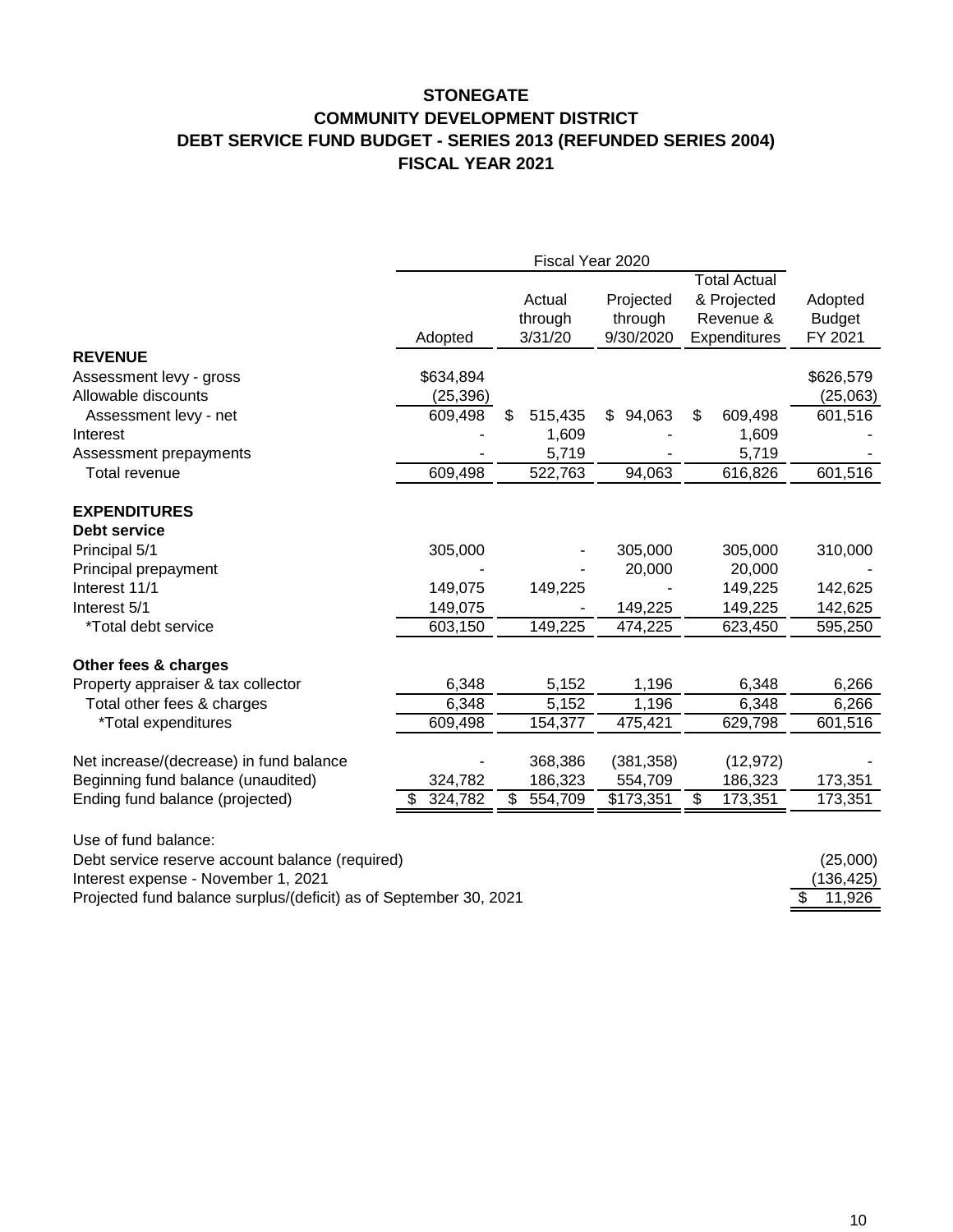### **Stonegate**

Community Development District Series 2013, Special Assessment Revenue Bonds

# **Debt Service Schedule**

| <b>Date</b>  | <b>Principal</b> | <b>Coupon</b> | <b>Interest</b> | <b>Total P+I</b> |
|--------------|------------------|---------------|-----------------|------------------|
| 11/01/2020   |                  |               | 142,625.00      | 142,625.00       |
| 05/01/2021   | 310,000.00       | 4.000%        | 142,625.00      | 452,625.00       |
| 11/01/2021   |                  |               | 136,425.00      | 136,425.00       |
| 05/01/2022   | 320,000.00       | 4.000%        | 136,425.00      | 456,425.00       |
| 11/01/2022   |                  |               | 130,025.00      | 130,025.00       |
| 05/01/2023   | 335,000.00       | 4.000%        | 130,025.00      | 465,025.00       |
| 11/01/2023   |                  |               | 123,325.00      | 123,325.00       |
| 05/01/2024   | 350,000.00       | 4.000%        | 123,325.00      | 473,325.00       |
| 11/01/2024   |                  |               | 116,325.00      | 116,325.00       |
| 05/01/2025   | 360,000.00       | 4.000%        | 116,325.00      | 476,325.00       |
| 11/01/2025   |                  |               | 109,125.00      | 109,125.00       |
| 05/01/2026   | 395,000.00       | 5.000%        | 109,125.00      | 504,125.00       |
| 11/01/2026   |                  |               | 99,250.00       | 99,250.00        |
| 05/01/2027   | 415,000.00       | 5.000%        | 99,250.00       | 514,250.00       |
| 11/01/2027   |                  |               | 88,875.00       | 88,875.00        |
| 05/01/2028   | 435,000.00       | 5.000%        | 88,875.00       | 523,875.00       |
| 11/01/2028   |                  |               | 78,000.00       | 78,000.00        |
| 05/01/2029   | 455,000.00       | 5.000%        | 78,000.00       | 533,000.00       |
| 11/01/2029   |                  |               | 66,625.00       | 66,625.00        |
| 05/01/2030   | 480,000.00       | 5.000%        | 66,625.00       | 546,625.00       |
| 11/01/2030   |                  |               | 54,625.00       | 54,625.00        |
| 05/01/2031   | 505,000.00       | 5.000%        | 54,625.00       | 559,625.00       |
| 11/01/2031   |                  |               | 42,000.00       | 42,000.00        |
| 05/01/2032   | 530,000.00       | 5.000%        | 42,000.00       | 572,000.00       |
| 11/01/2032   |                  |               | 28,750.00       | 28,750.00        |
| 05/01/2033   | 560,000.00       | 5.000%        | 28,750.00       | 588,750.00       |
| 11/01/2033   |                  |               | 14,750.00       | 14,750.00        |
| 05/01/2034   | 590,000.00       | 5.000%        | 14,750.00       | 604,750.00       |
| <b>Total</b> | \$6,040,000.00   |               | \$2,461,450.00  | \$8,501,450.00   |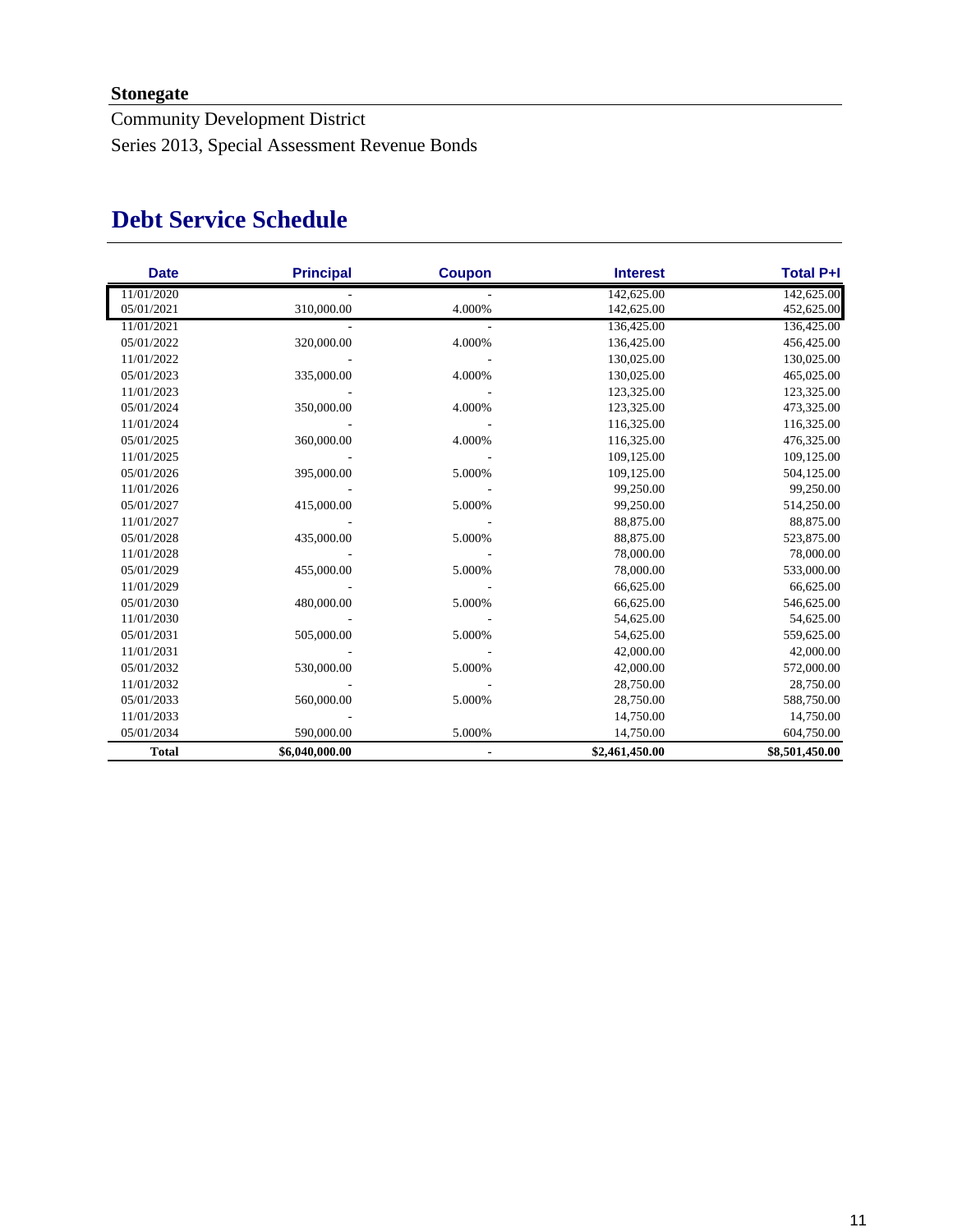#### **STONEGATE COMMUNITY DEVELOPMENT DISTRICT DEBT SERVICE FUND BUDGET - SERIES 2020 FISCAL YEAR 2021**

|                                                                   | Fiscal Year 2020 |  |                              |                                   |                                                                 |                                                 |  |
|-------------------------------------------------------------------|------------------|--|------------------------------|-----------------------------------|-----------------------------------------------------------------|-------------------------------------------------|--|
|                                                                   | Adopted          |  | Actual<br>through<br>3/31/20 | Projected<br>through<br>9/30/2020 | <b>Total Actual</b><br>& Projected<br>Revenue &<br>Expenditures | Adopted<br><b>Budget</b><br>FY 2021             |  |
| <b>REVENUE</b>                                                    |                  |  |                              |                                   |                                                                 |                                                 |  |
| Assessment levy - gross                                           | \$               |  |                              |                                   |                                                                 | \$335,792                                       |  |
| Allowable discounts (4%)                                          |                  |  |                              |                                   |                                                                 | (13, 432)                                       |  |
| Assessment levy - net                                             |                  |  | \$                           | \$<br>67,571                      | \$<br>67,571                                                    | 322,360                                         |  |
| <b>Total revenue</b>                                              |                  |  |                              | 67,571                            | 67,571                                                          | 322,360                                         |  |
| <b>EXPENDITURES</b>                                               |                  |  |                              |                                   |                                                                 |                                                 |  |
| Debt service                                                      |                  |  |                              |                                   |                                                                 |                                                 |  |
| Principal 5/1                                                     |                  |  |                              |                                   |                                                                 | 180,000                                         |  |
| Interest 11/1                                                     |                  |  |                              |                                   |                                                                 | 95,694                                          |  |
| Interest 5/1                                                      |                  |  |                              |                                   |                                                                 | 68,625                                          |  |
| Total debt service                                                |                  |  |                              |                                   |                                                                 | 344,319                                         |  |
| Other fees & charges                                              |                  |  |                              |                                   |                                                                 |                                                 |  |
| Property appraiser                                                |                  |  |                              |                                   |                                                                 | 1,679                                           |  |
| Tax collector                                                     |                  |  |                              |                                   |                                                                 | 1,679                                           |  |
| Transfer in                                                       |                  |  |                              | 672                               | 672                                                             |                                                 |  |
| Total other fees & charges                                        |                  |  |                              |                                   |                                                                 | 3,358                                           |  |
| Total expenditures                                                |                  |  |                              |                                   |                                                                 | 347,677                                         |  |
| <b>OTHER FINANCING SOURCES/(USES)</b>                             |                  |  |                              |                                   |                                                                 |                                                 |  |
| Bond proceeds                                                     |                  |  | 255,194                      |                                   | 255,194                                                         |                                                 |  |
| Total other financing sources/(uses)                              |                  |  | 255,194                      |                                   | 255,194                                                         |                                                 |  |
| Net increase/(decrease) in fund balance                           |                  |  | 255,194                      | 67,571                            | 322,765                                                         | (25, 317)                                       |  |
| Beginning fund balance (unaudited)                                |                  |  |                              | 255,194                           |                                                                 | 322,765                                         |  |
| Ending fund balance (projected)                                   | \$               |  | 255,194<br>\$                | $\overline{\$}$ 322,765           | \$<br>322,765                                                   | 297,448                                         |  |
| Use of fund balance:                                              |                  |  |                              |                                   |                                                                 |                                                 |  |
| Debt service reserve account balance (required)                   |                  |  |                              |                                   |                                                                 | (159, 500)                                      |  |
| Interest expense - November 1, 2021                               |                  |  |                              |                                   |                                                                 |                                                 |  |
| Projected fund balance surplus/(deficit) as of September 30, 2021 |                  |  |                              |                                   |                                                                 | (65, 925)<br>$\overline{\mathcal{S}}$<br>72,023 |  |
|                                                                   |                  |  |                              |                                   |                                                                 |                                                 |  |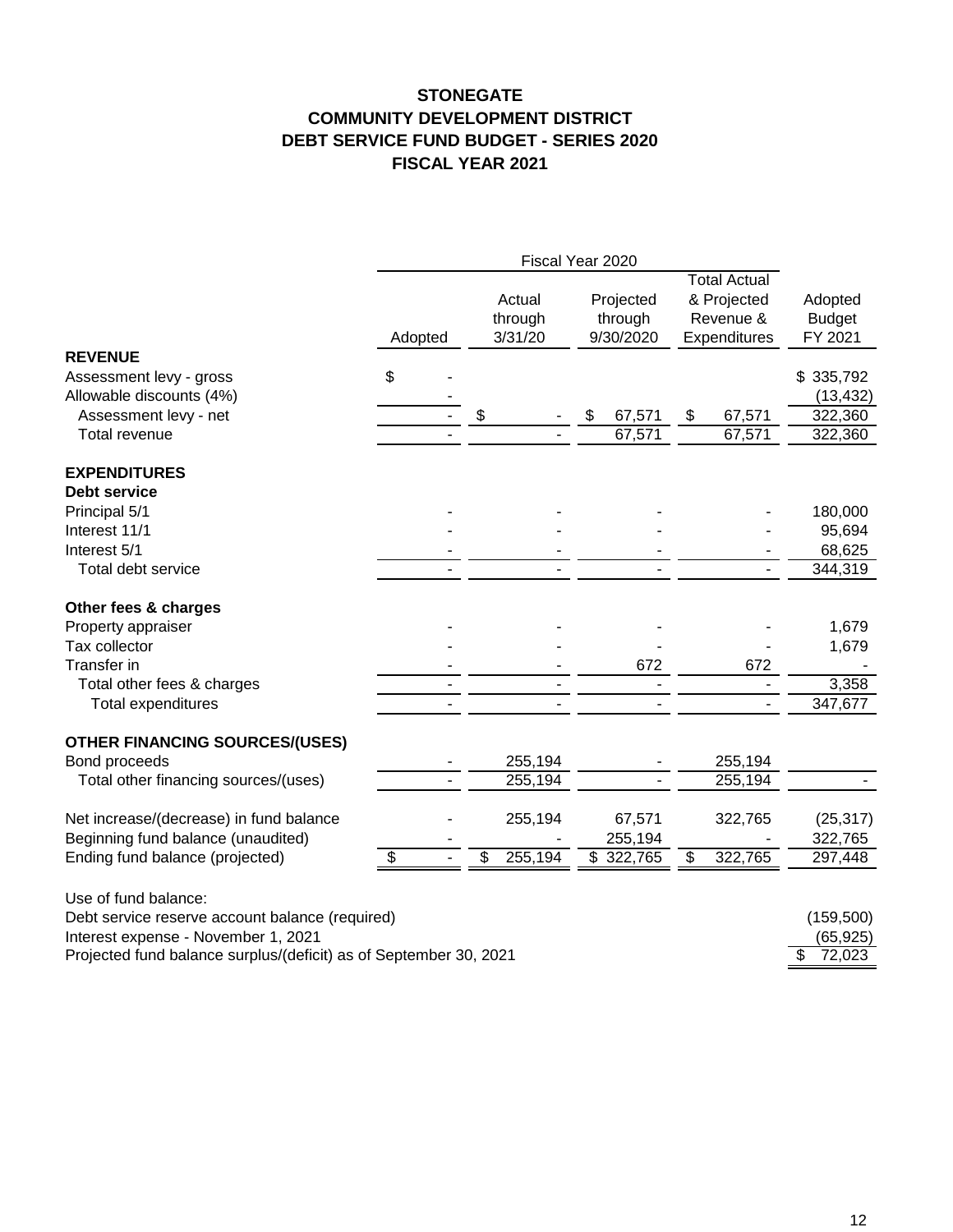### **Stonegate**

Community Development District Series 2020, Special Assessment Refunding and Improvement Bonds

# **Debt Service Schedule**

| <b>Date</b>  | <b>Principal</b> | <b>Coupon</b>  | <b>Interest</b> | <b>Total P+I</b> |
|--------------|------------------|----------------|-----------------|------------------|
| 11/01/2020   |                  |                | 95,693.75       | 95,693.75        |
| 05/01/2021   | 180,000.00       | 3.000%         | 68,625.00       | 248,625.00       |
| 11/01/2021   |                  |                | 65,925.00       | 65,925.00        |
| 05/01/2022   | 190,000.00       | 3.000%         | 65,925.00       | 255,925.00       |
| 11/01/2022   |                  |                | 63,075.00       | 63,075.00        |
| 05/01/2023   | 190,000.00       | 3.000%         | 63,075.00       | 253,075.00       |
| 11/01/2023   |                  |                | 60,225.00       | 60,225.00        |
| 05/01/2024   | 195,000.00       | 3.000%         | 60,225.00       | 255,225.00       |
| 11/01/2024   |                  |                | 57,300.00       | 57,300.00        |
| 05/01/2025   | 205,000.00       | 3.000%         | 57,300.00       | 262,300.00       |
| 11/01/2025   |                  |                | 54,225.00       | 54,225.00        |
| 05/01/2026   | 210,000.00       | 3.000%         | 54,225.00       | 264,225.00       |
| 11/01/2026   |                  |                | 51,075.00       | 51,075.00        |
| 05/01/2027   | 215,000.00       | 3.000%         | 51,075.00       | 266,075.00       |
| 11/01/2027   |                  |                | 47,850.00       | 47,850.00        |
| 05/01/2028   | 225,000.00       | 3.000%         | 47,850.00       | 272,850.00       |
| 11/01/2028   |                  |                | 44,475.00       | 44,475.00        |
| 05/01/2029   | 230,000.00       | 3.000%         | 44,475.00       | 274,475.00       |
| 11/01/2029   |                  |                | 41,025.00       | 41,025.00        |
| 05/01/2030   | 240,000.00       | 3.000%         | 41,025.00       | 281,025.00       |
| 11/01/2030   |                  |                | 37,425.00       | 37,425.00        |
| 05/01/2031   | 245,000.00       | 3.000%         | 37,425.00       | 282,425.00       |
| 11/01/2031   |                  |                | 33,750.00       | 33,750.00        |
| 05/01/2032   | 255,000.00       | 3.000%         | 33,750.00       | 288,750.00       |
| 11/01/2032   |                  |                | 29,925.00       | 29,925.00        |
| 05/01/2033   | 260,000.00       | 3.000%         | 29,925.00       | 289,925.00       |
| 11/01/2033   |                  |                | 26,025.00       | 26,025.00        |
| 05/01/2034   | 270,000.00       | 3.000%         | 26,025.00       | 296,025.00       |
| 11/01/2034   |                  |                | 21,975.00       | 21,975.00        |
| 05/01/2035   | 275,000.00       | 3.000%         | 21,975.00       | 296,975.00       |
| 11/01/2035   |                  |                | 17,850.00       | 17,850.00        |
| 05/01/2036   | 285,000.00       | 3.000%         | 17,850.00       | 302,850.00       |
| 11/01/2036   |                  |                | 13,575.00       | 13,575.00        |
| 05/01/2037   | 295,000.00       | 3.000%         | 13,575.00       | 308,575.00       |
| 11/01/2037   |                  |                | 9,150.00        | 9,150.00         |
| 05/01/2038   | 300,000.00       | 3.000%         | 9,150.00        | 309,150.00       |
| 11/01/2038   |                  |                | 4,650.00        | 4,650.00         |
| 05/01/2039   | 310,000.00       | 3.000%         | 4,650.00        | 314,650.00       |
| <b>Total</b> | \$4,575,000.00   | $\blacksquare$ | \$1,523,318.75  | \$6,098,318.75   |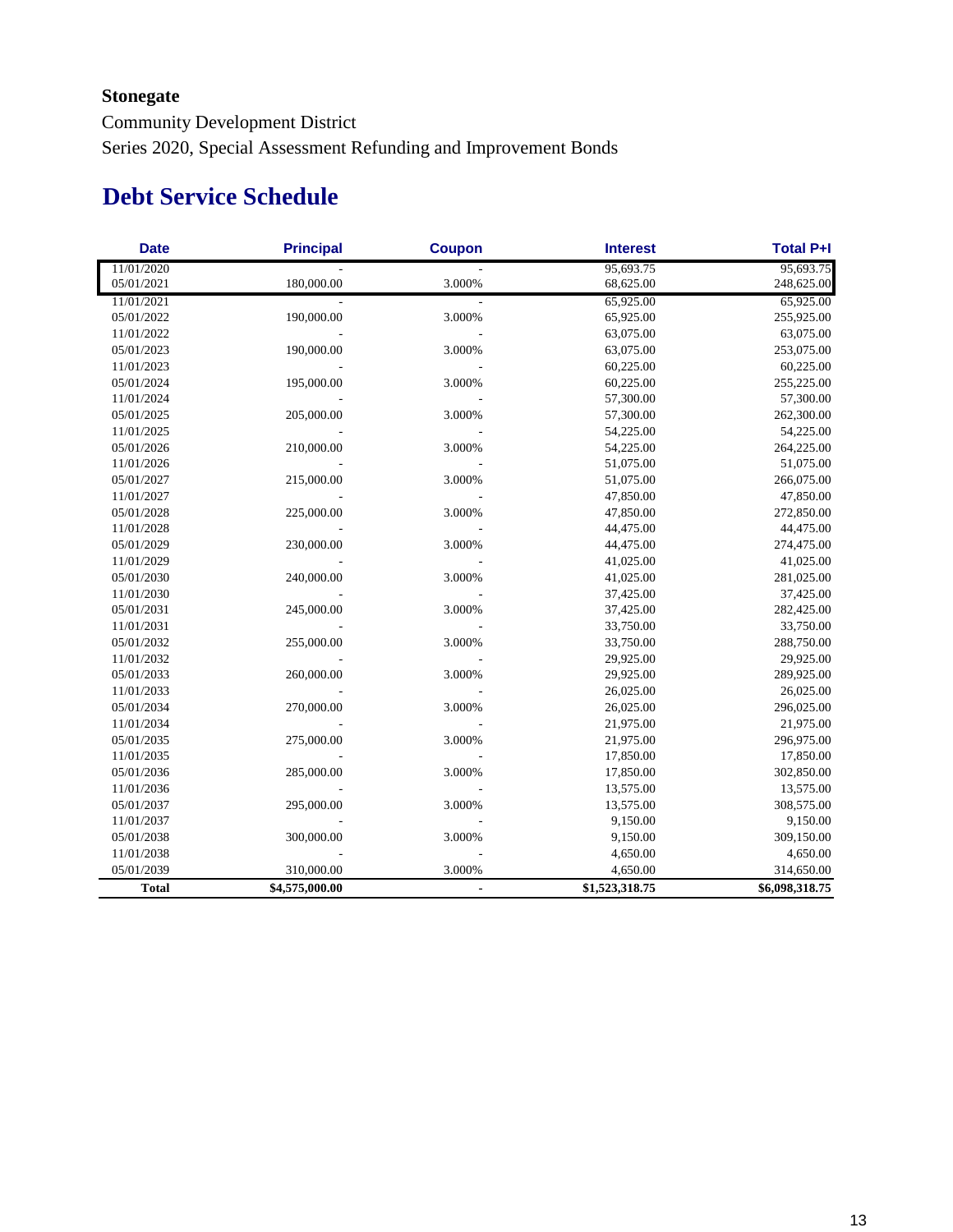#### **STONEGATE COMMUNITY DEVELOPMENT DISTRICT ASSESSMENT COMPARISON PROJECTED FISCAL YEAR 2021 ASSESSMENTS**

|                                | Total     | Series 2013         | Series 2020  |             |               |                  |
|--------------------------------|-----------|---------------------|--------------|-------------|---------------|------------------|
|                                | Projected | <b>Debt Service</b> | Debt Service | O & M       | Total         | % Change         |
| Product                        | Units     | Assessment          | Assessment   | Assessment  | Assessment    | FY 20' to FY 21' |
| Monterey at Malibu Bay         | 240       | 551.15<br>\$        | 318.55<br>S  | 706.56<br>S | 1,576.25<br>S | $-7.19%$         |
| Ventura at Malibu Bay          | 179       | 591.38              | 318.55       | 706.56      | 1,616.49      | $-7.05\%$        |
| Ventura at Malibu Bay-PrePay   |           | -                   | 40.16        | 706.56      | 746.72        | $-57.07\%$       |
| <b>Villas at Carmel Condos</b> | 384       | 551.15              | 318.55       | 706.56      | 1,576.25      | $-7.19%$         |
| Sonara at Malibu Bay           | 108       | 692.79              | 318.55       | 706.56      | 1,717.90      | $-6.73%$         |
| <b>Estates at Mendocino</b>    | 143       | 713.18              | 318.55       | 706.56      | 1,738.29      | -6.67%           |
|                                | 1,055     |                     |              |             |               |                  |

|                                |           | Adopted FY 2020 - Detail |              |            |               |  |
|--------------------------------|-----------|--------------------------|--------------|------------|---------------|--|
|                                | Total     | Series 2013              | Series 2008  |            |               |  |
|                                | Projected | <b>Debt Service</b>      | Debt Service | $O$ & M    | Total         |  |
| Product                        | Units     | Assessment               | Assessment   | Assessment | Assessment    |  |
| Monterey at Malibu Bay         | 240       | \$<br>557.93             | 432.72<br>S  | 707.81     | 1,698.46<br>S |  |
| Ventura at Malibu Bay          | 180       | 598.66                   | 432.72       | 707.81     | 1,739.18      |  |
| <b>Villas at Carmel Condos</b> | 384       | 557.93                   | 432.72       | 707.81     | 1,698.46      |  |
| Sonara at Malibu Bay           | 108       | 701.32                   | 432.72       | 707.81     | 1,841.84      |  |
| <b>Estates at Mendocino</b>    | 143       | 721.97                   | 432.72       | 707.81     | 1,862.49      |  |
|                                | 1,055     |                          |              |            |               |  |

 $\sim$